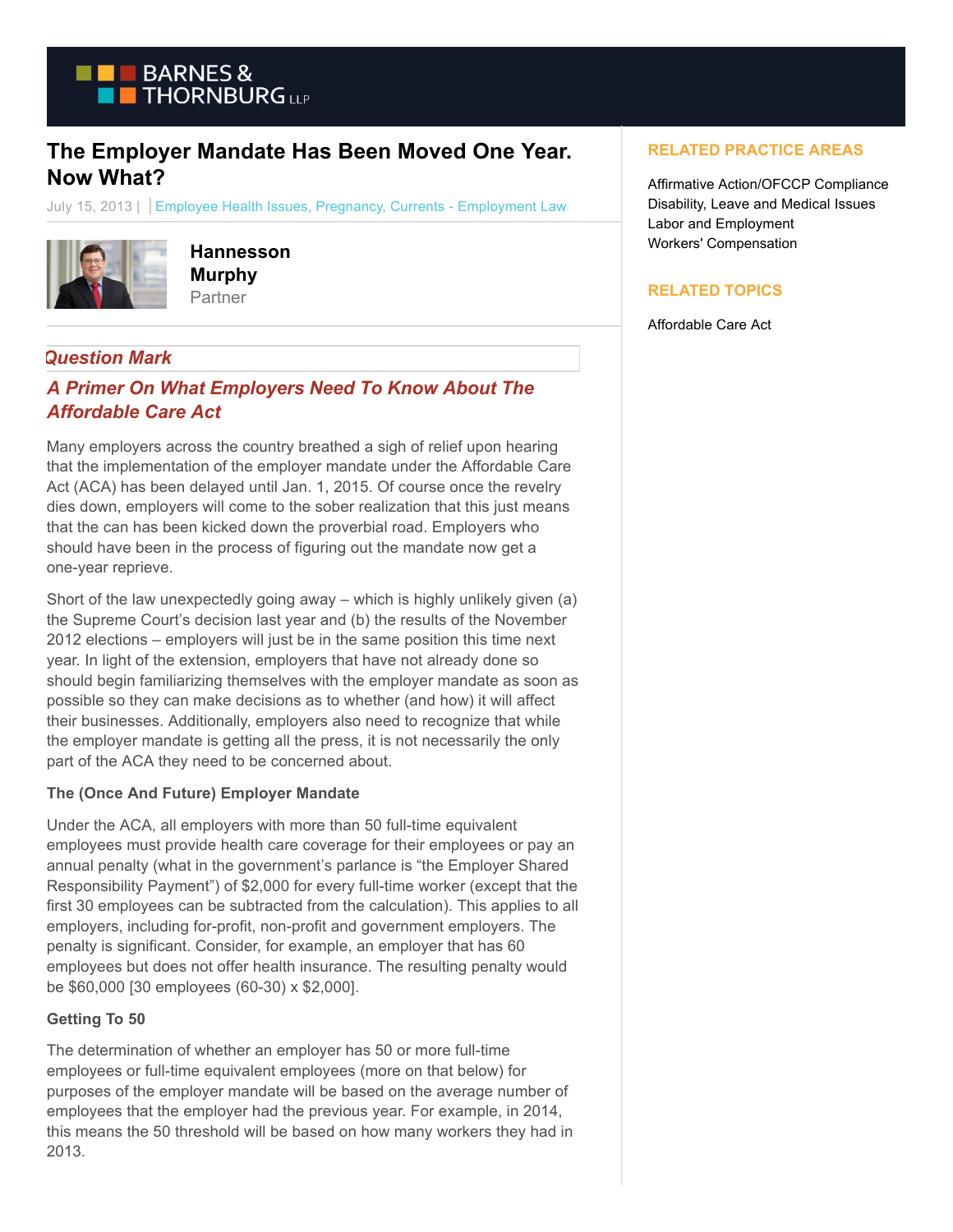Employers who operate separate entities that, when combined, total at least 50 employees need to be careful. Companies that have a "common owner," such as a parent-subsidiary, will be combined for purposes of determining whether or not they employ at least 50 full-time employees (or the equivalent combination of such employees). If the combined total meets the threshold, then *each separate company* will be subject to the penalty – even those companies that do not employ enough employees on their own to satisfy it.

#### **30 Is The New 40**

Ask any employer how many hours are in a full-time work week and they reflexively will answer "40." However, that is not true for purposes of the ACA. Under the ACA, a full-time work week is *30 hours*. This has caused many employers to try to reduce employees' work-hours to under 30 a week to get around the ACA's requirements. Employers that try this, however, should note that this may not work. Under the ACA, the 50-employee threshold is reached based on (a) 50 full-time employees *or* (b) *a combination of full-time and part-time employees that equals at least 50*. Full-time equivalency is determined based on the total number of hours worked each month by part-time employees divided by 120 (note that this is keyed to the number of hours worked and not the number of workers). For example, if a company has 500 hours worked by part-time employees in a month, this would yield an extra 4.1 full-time equivalent employees (500/120=4.1) for purposes of the penalty. If that company has 47 full-time employees, adding the extra 4.1 would put them over the 50 employee threshold and make the company subject to the penalty. In other words, if enough part-time hours are worked in the aggregate, reducing hours below 30 may not make a difference.

#### **What Employers Will Have To Buy**

The ACA requires that the coverage offered by employers must be "affordable." What this means is that the coverage must not cost an individual employee more than 9.5 percent of the employee's annual household income, or the employee's annual W-2 wages.

## **New Lawsuits Are Coming To A Courthouse Near You**

The ACA prohibits discrimination based on race, sex, national origin, age, disability and gender identity in connection with health care plans. On June 4, 2013, an advocacy group filed suit under the ACA in federal court in New York against various educational institutions and hospitals alleging sex discrimination in health care plans because the plans provided by the defendants allegedly do not provide pregnancy coverage for the employee's dependent children. This appears to be one of the first cases filed under this provision of the ACA. Where the case goes is an open question, but this is likely to be the first in a wave of new claims against employers under the ACA for discrimination in connection with health care plans.

Additionally, beyond discrimination, the ACA also creates a new whistleblower cause of action for employees that claim to have been retaliated against for providing information to their employer or to governmental agencies concerning what the employee reasonably believes is a violation of the ACA. On top of that, the ACA provides a wide variety of government fines for not only the Employer Mandate, but also things such as failing to automatically enroll employees in coverage (which companies with 200 or more full-time equivalent employees are required to do under the ACA). In short, the ACA provides a potential boon for disgruntled employees and further traps that employers will have to learn to navigate around.